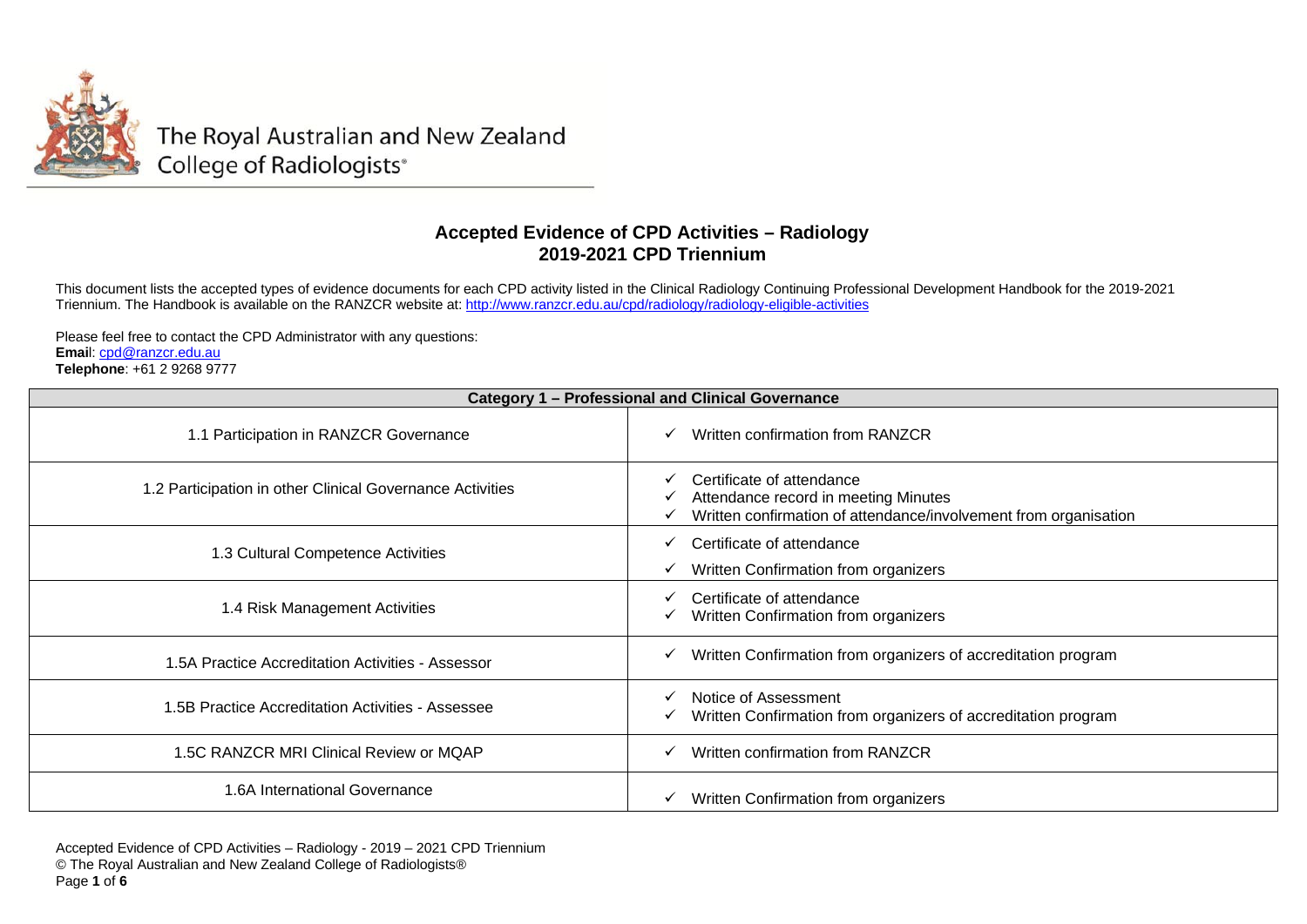| 1.6B International Development               | Written confirmation from organizers<br>Certificate of thanks<br>Correspondence regarding organisation of activities               |
|----------------------------------------------|------------------------------------------------------------------------------------------------------------------------------------|
| 1.7 Formal Evaluation of a Peers Performance | Written confirmation from Medical Council/Medical Board<br>Written confirmation of role as MSF Feedback Provider from organization |
|                                              | Written confirmation from RANZCR                                                                                                   |
| 1.8 Professional Practice Management         | Written confirmation from Head of Department or Practice Manager (or similar)                                                      |

| Category 2 - Teaching, Training and Supervision |                                                                                                                                         |
|-------------------------------------------------|-----------------------------------------------------------------------------------------------------------------------------------------|
| 2.1 Teaching                                    | Teaching timetable<br>Written confirmation from organisation (confirming duration and frequency of<br>teaching sessions)                |
| 2.2 Supervision and/or Assessment of Trainees   | Written confirmation from the Director of Training (confirming duration and<br>✓<br>frequency of supervision and assessment activities) |
| 2.3 Supervision of Research Students            | Written confirmation from the institution                                                                                               |
|                                                 | Official documentation (e.g. enrolment notice) confirming role as supervisor of a<br>research student                                   |
| 2.4 Supervision of IMGs                         | Written confirmation from organisation<br>√                                                                                             |
| 2.5A RANZCR Examiner                            | Written confirmation from RANZCR                                                                                                        |
| 2.5B Undergraduate or Postgraduate Examiner     | Written confirmation from the institution                                                                                               |
| 2.5C Exam Question Development                  | Written confirmation from organisation                                                                                                  |
| 2.6 Director of Training                        | Internal verification from RANZCR                                                                                                       |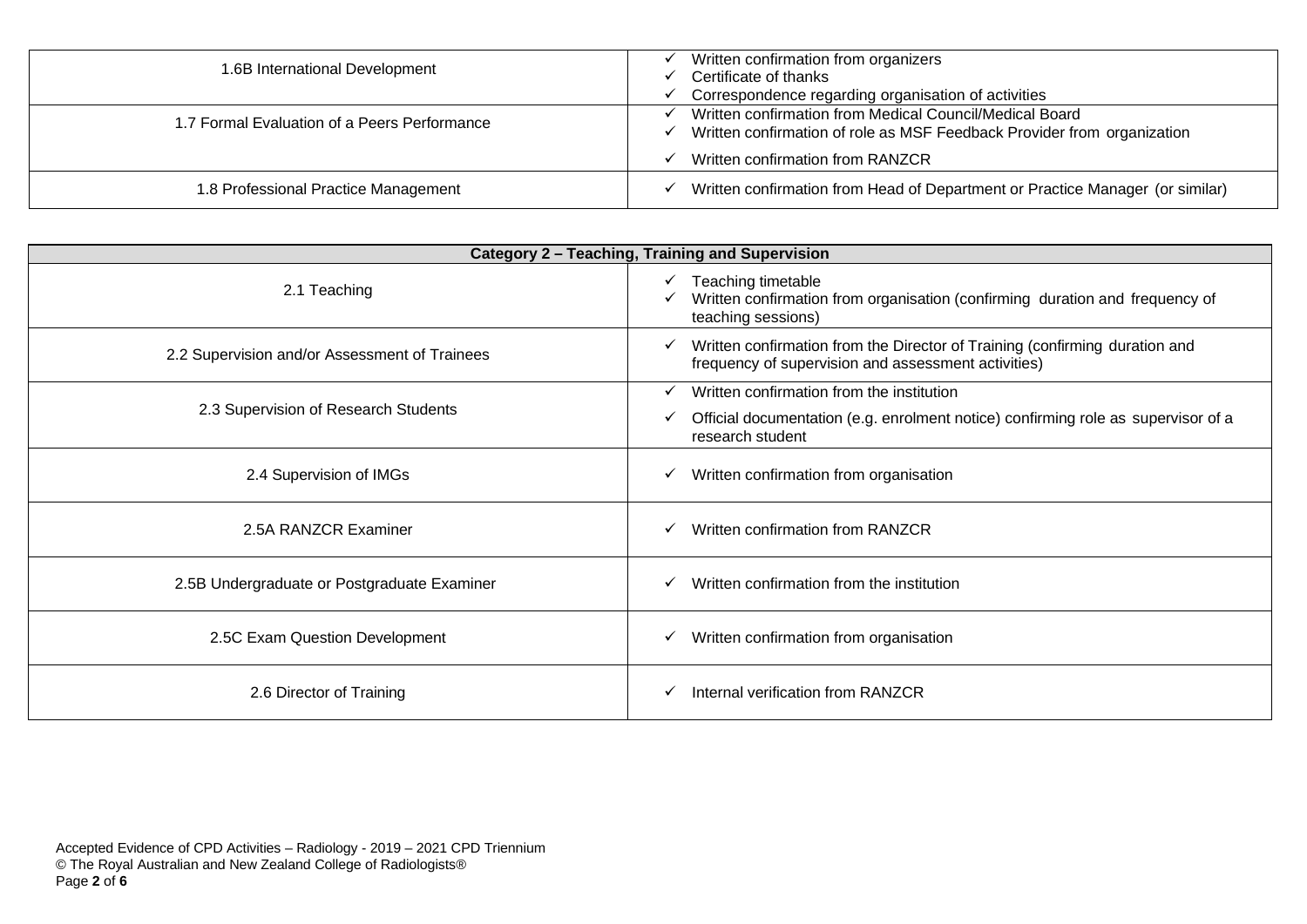| <b>Category 3 - Self Directed Learning</b>                                                                        |                                                                                                                                                                                                                                      |
|-------------------------------------------------------------------------------------------------------------------|--------------------------------------------------------------------------------------------------------------------------------------------------------------------------------------------------------------------------------------|
| 3.1 Journal Reading                                                                                               | List of journal articles or book chapters read<br>Completed journal reading logbook (record of all journal articles read). Template can<br>be downloaded from CPD online                                                             |
| 3.2A Web-based Learning                                                                                           | Certificate of completion<br>List of the names and completion dates of web-based learning activities                                                                                                                                 |
| 3.2B RANZCR e-learning Modules                                                                                    | Completion of an e-learning module in the LMS of the RANZCR Learning Portal will<br>automatically be recorded in your CPD profile after completion and no evidence is<br>required. A certificate can also be downloaded if required. |
| 3.3 Reflective Diary                                                                                              | Record of usage (exported from the CPD online system)<br>Written confirmation from a peer confirming the existence of a reflective diary                                                                                             |
| 3.4 Formal Post Graduate Study                                                                                    | Written confirmation from institution                                                                                                                                                                                                |
| 3.5 Post RANZCR Fellowship Training                                                                               | Written confirmation from organisation<br>Certificate of completion                                                                                                                                                                  |
|                                                                                                                   | <b>Category 4 - Research</b>                                                                                                                                                                                                         |
| 4.1 Research Investigator<br>4.1A Principal or Lead<br>Investigator<br>4.1B Co-Investigator<br>4.1C Participation | Written confirmation from research organisation, granting body or ethics<br>committee.                                                                                                                                               |
| 4.2 Reviewer of Research Grant Application                                                                        | Written confirmation from the organisation or institution                                                                                                                                                                            |
| 4.3 Research Sabbatical                                                                                           | Written confirmation from organisation<br>Certificate of completion<br>Sabbatical report                                                                                                                                             |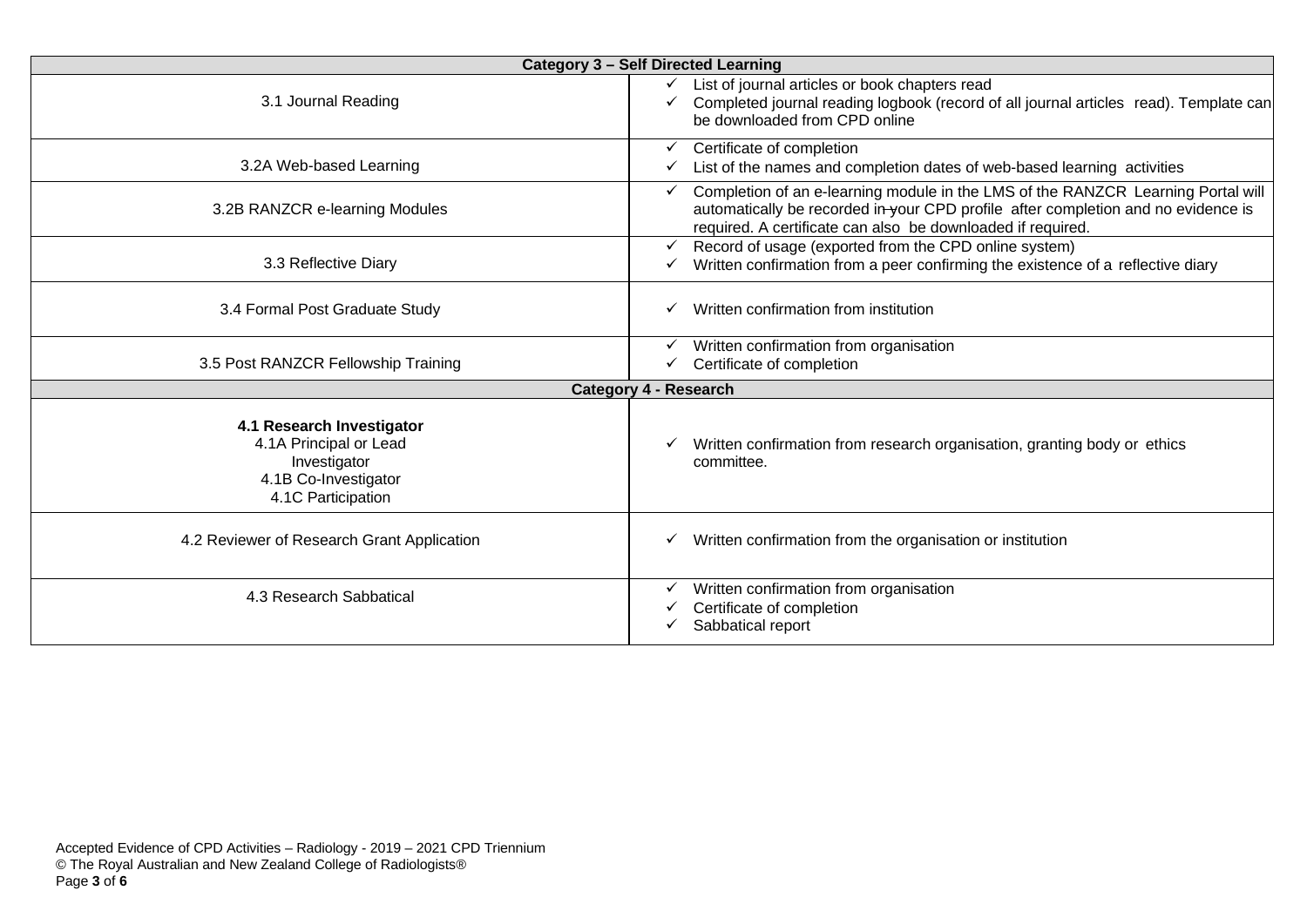| <b>Category 5 - Publications and Presentations</b>                                                                                                                                            |                                                                                                                                                                                      |
|-----------------------------------------------------------------------------------------------------------------------------------------------------------------------------------------------|--------------------------------------------------------------------------------------------------------------------------------------------------------------------------------------|
| 5.1 Publication in Journals and Electronic Media<br>5.1A First Author<br>5.1B Second or Later Author<br>5.1C Editorial/Opinion/Comment Letter/Book Review/Invited Expert Article              | Electronic citation<br>Copy of article<br>Written confirmation from publisher of acceptance of article<br>Electronic citation<br>Copy of publication                                 |
| 5.2 Editorial Duties for Peer Reviewed Journal<br>5.2A Formal Peer Review of Manuscript<br>5.2B Member of Editorial Board<br>5.2C Editor of Journal                                           | Record of manuscripts reviewed<br>Confirmation from publisher<br>Written confirmation from the publisher or editor<br>✓<br>Written confirmation from the publisher<br>✓              |
| 5.3 Books and Chapters<br>5.3A First Author of Book<br>5.3B Second or Latter Author of Book<br>5.3C First Author of Chapter<br>5.3D Second or Latter Author of Chapter<br>5.3E Editor of Book | Electronic citation<br>Reprint<br>Written confirmation from publisher                                                                                                                |
| 5.4 Presentations at Conferences and Meetings<br>5.4A Keynote/Plenary Speaker<br>5.4B Proffered Oral or Poster Presentation<br>5.4C Invited lecturer<br>5.4D Session Chair/Panel Member       | Program<br><b>Published abstract</b><br>Written confirmation from meeting or conference organisers<br>Program                                                                        |
| 5.4E Small Group Practical Instructor<br>5.4F Formal Presentations at in-house or Local Meetings                                                                                              | Written confirmation from meeting or conference organisers<br>Program identifying speakers<br>Invitation to the meeting identifying speakers<br>Written confirmation from organisers |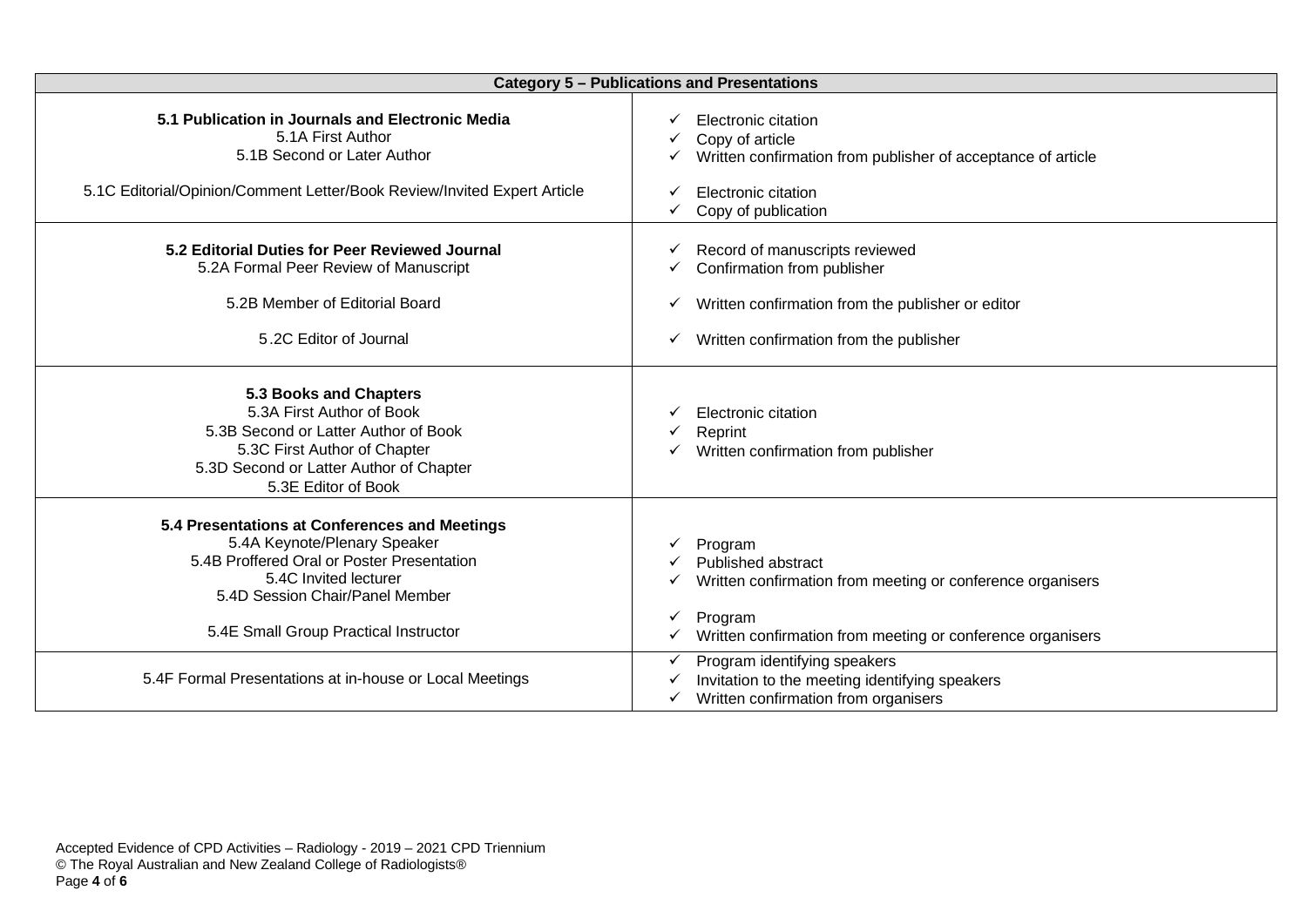| Category 6 - Attendance at Conferences and Meetings                                                                                                                                                                                                     |                                                                                    |
|---------------------------------------------------------------------------------------------------------------------------------------------------------------------------------------------------------------------------------------------------------|------------------------------------------------------------------------------------|
| 6.1 Conference Attendance                                                                                                                                                                                                                               | Confirmation of attendance from meeting organisers<br>Certificate of attendance    |
| 6.2 In-House Educational or Clinical Meetings                                                                                                                                                                                                           | Confirmation of attendance at meeting from organisers<br>Certificate of attendance |
| 6.3 Medical Professional Courses                                                                                                                                                                                                                        | Confirmation of attendance at meeting from organisers<br>Certificate of attendance |
| 6.4 Practical Skills Workshops                                                                                                                                                                                                                          | Confirmation of attendance at meeting from organisers<br>Certificate of attendance |
| <b>6.5 Convening of RANZCR ASM</b><br>6.5A ASM Principal Scientific Convenor<br>6.5B ASM Co-convenor<br>6.5C Member of ASM Organising Committee<br>6.5D Reviewer of Abstract for ASM<br>6.5E Session Convenor for ASM                                   | RANZCR ASM - Written confirmation from RANZCR                                      |
| <b>6.6 Convening of Other Meetings</b><br>6.6A Principal Scientific Convenor of meeting<br>6.6B Co-convenor of meeting<br>6.6C Member of Organising Committee for Meeting<br>6.6D Reviewer of Abstract for Meeting<br>6.6E Session Convenor for Meeting | Other meetings -<br>Program<br>Written confirmation from the meeting organisers    |